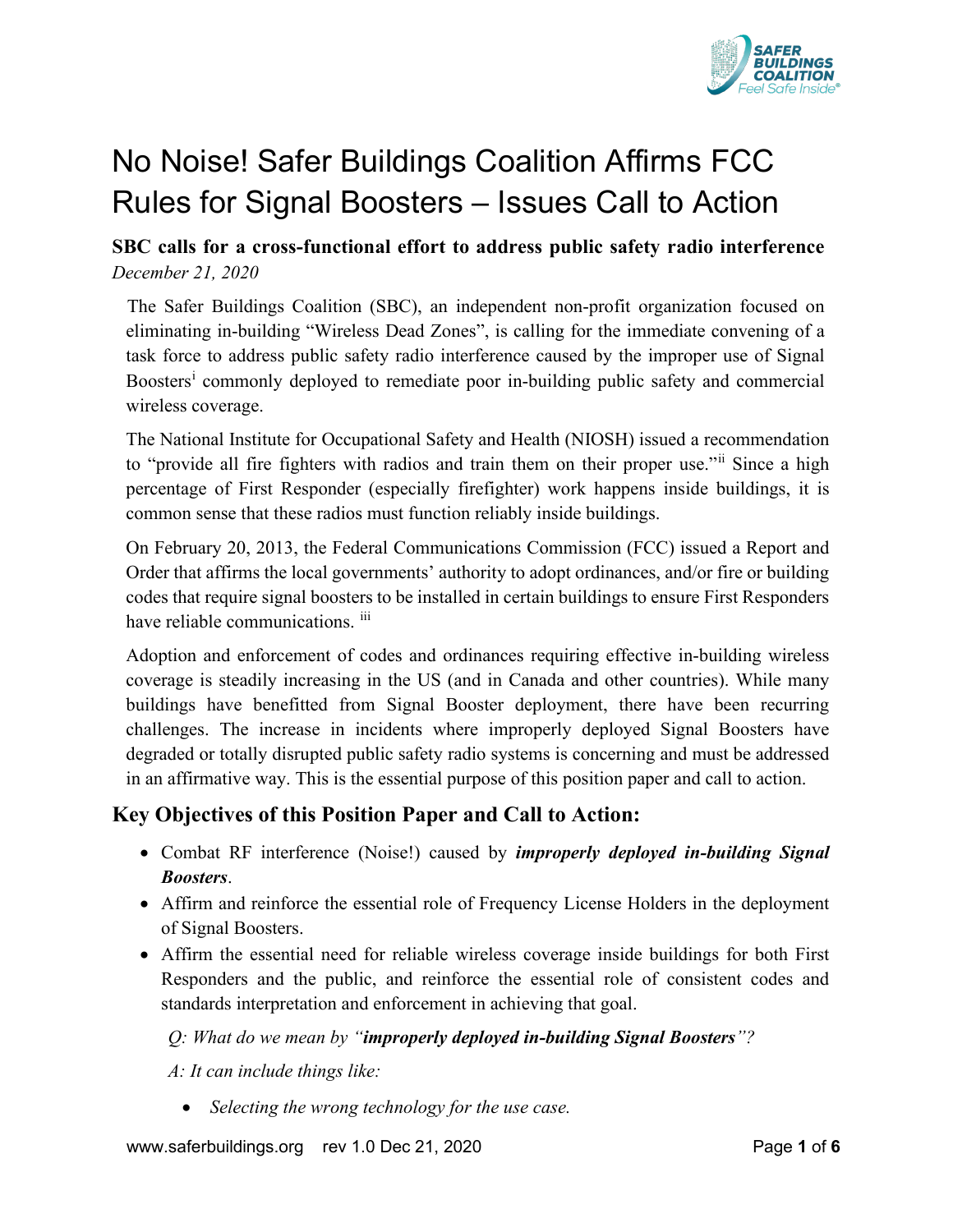

- *Improper "design" of the overall system, such as using incorrect parameters, using poor RF design principles, and other technical errors.*
- *Improper installation of the overall system.*
- *Not following FCC rules or local requirements.*
- *Not considering the impact of structures nearby that also have installed BDA systems.*
- *Not coordinating with the frequency license holder and code officials.*
- *Selecting inadequate equipment.*

#### **Among the key stakeholders sought for this task force:**

- Frequency License Holders / Radio System Administrators
- Codes and Standards Bodies
- Fire and Building Code Officials
- Public Safety Agencies
- Industry members involved in manufacturing, engineering, furnishing, and installing Signal Boosters
- Federal Agencies and Authorities: FCC, FirstNet Authority, NIST, DHS, NTIA, others
- Wireless Broadband Carriers
- Related Industry Associations
- Property Owners and Managers

## **18 Principles for Safe and Effective In-Building Communications:**

#### **The Safer Buildings Coalition seeks to expand stakeholder collaboration and consensus to refine, adopt, and actively advocate the following principles:**

- 1. The ability to communicate inside buildings using wireless technologies is essential for the safety of the public and First Responders.  $\mathbf{i}_{i}$ ,  $\mathbf{i}_{i}$ , [iv](#page-5-3)
- 2. Technologies used to solve inadequate in-building wireless coverage must not cause harm to the surrounding public safety or private radio systems, or to commercial cellular services.
- 3. FCC and other rules provide essential guidance for the correct deployment of Signal Boosters.
	- a. All technologies used for this purpose must comply with all FCC rules, fire and building codes, applicable standards, and local ordinances.
	- b. Where any fire or building code, or local ordinance, conflicts with FCC rules, FCC rules must prevail until the conflicting requirements and FCC rules can be brought into alignment.
- 4. Fire and building codes must acknowledge and reinforce the authority and responsibilities of Frequency License Holders who are the only entities authorized to permit rebroadcast of their licensed frequencies.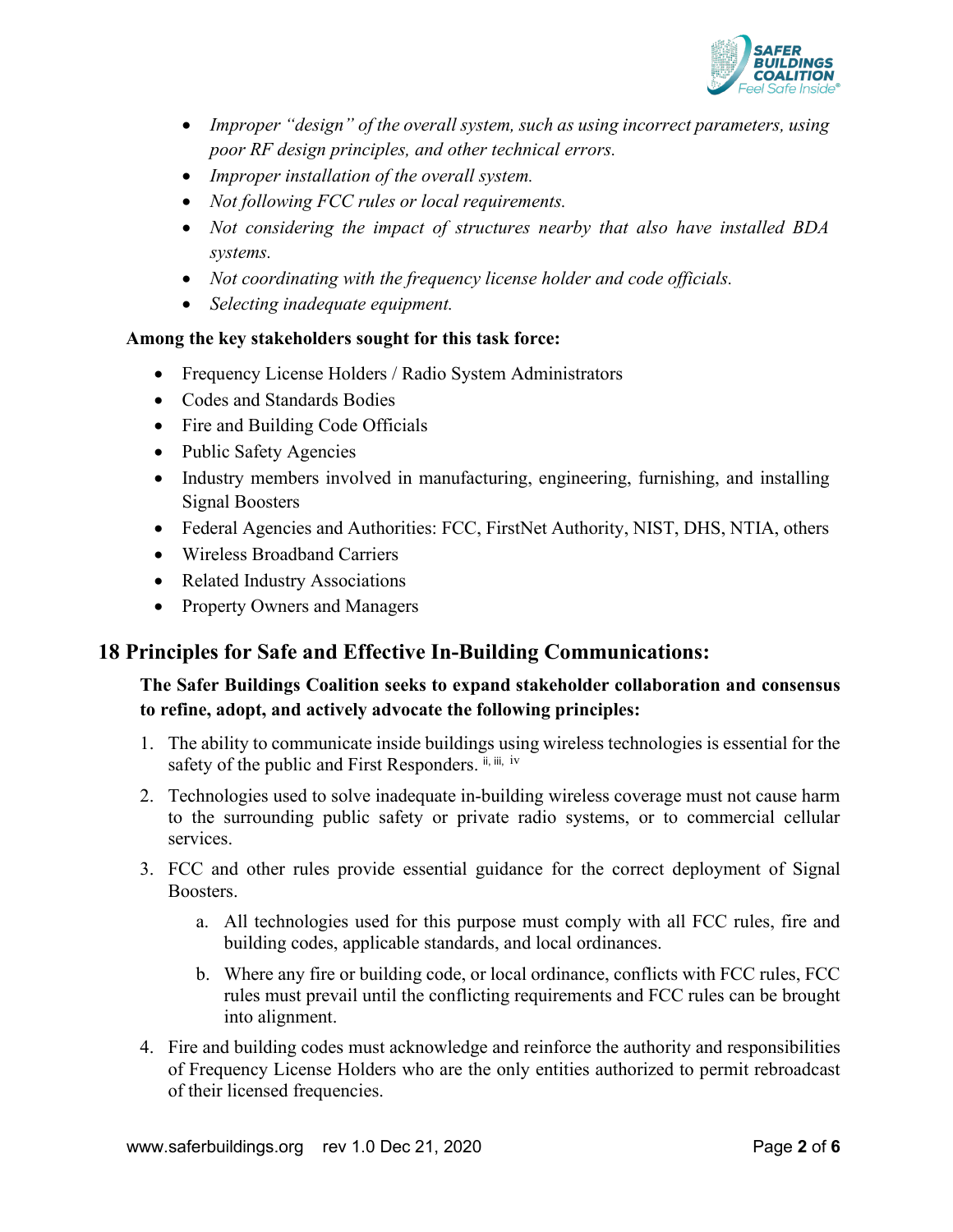

"Non-licensees seeking to operate Signal Boosters must obtain the express consent of the licensee(s) of the frequencies for which the de[v](#page-5-4)ice or system is intended to amplify.<sup> $v$ </sup>

This express consent should:

- a. Be provided in written form
- b. Be valid for a specific duration, renewable upon re-certification of system compliance with Radio Licensing Authority rules and local requirements.
- 5. Frequency License Holders "must maintain a reasonable level of control over these operations in order to resolve interference problems."[vi](#page-5-5) This should include:
	- a. Providing the technical criteria specific to local jurisdiction requirements to local code officials who can make these available to property owners and vendors.
	- b. Frequency License Holder participation in the review of Signal Booster deployment design review and system acceptance processes.
	- c. Technical Criteria regarding frequency bands requiring coverage inside buildings should include fire service, law enforcement, Emergency Medical Service (EMS), School Resource Officers (SROs), and other essential public safety agencies as determined by the local jurisdiction.
	- d. Cooperation with building owners and vendors to facilitate both uplink and downlink signal strength and quality testing.
- 6. The establishment and regular update of a national database of all public safety and cellular Signal Boosters is essential to ensuring proper operation of public safety networks and timely identification of responsible parties when required to resolve RF interference or make necessary updates or changes.
	- a. FCC rules currently require that Class B Signal Boosters must be registered with the FCC. This should be expanded to also include Class A Signal Boosters.<sup>[vii](#page-5-6)</sup>
- 7. Jurisdictions should document *and make readily available* their codes, standards, technical requirements, and process for adequate in-building radio coverage that is both effective and mitigates the potential for RF interference.
- 8. Jurisdictions should establish active monitoring requirements for all in-building public safety Signal Boosters that includes the ability to shut off individual systems remotely in response to disruptive RF interference.
- 9. Industry must drive the innovation of technologies, materials, and methods that cost less and interfere less.
	- a. As much as possible, standards, fire and buildings codes, FCC rules, and local ordinances should be performance-based, and be open to consideration of innovative alternate equipment, materials, and methods.
	- b. Standards, fire and buildings codes, FCC rules, and local ordinances that do not already consider currently available technologies, materials, and methods should be evaluated for updating to reflect the current state of the industry. This includes, but is not limited to: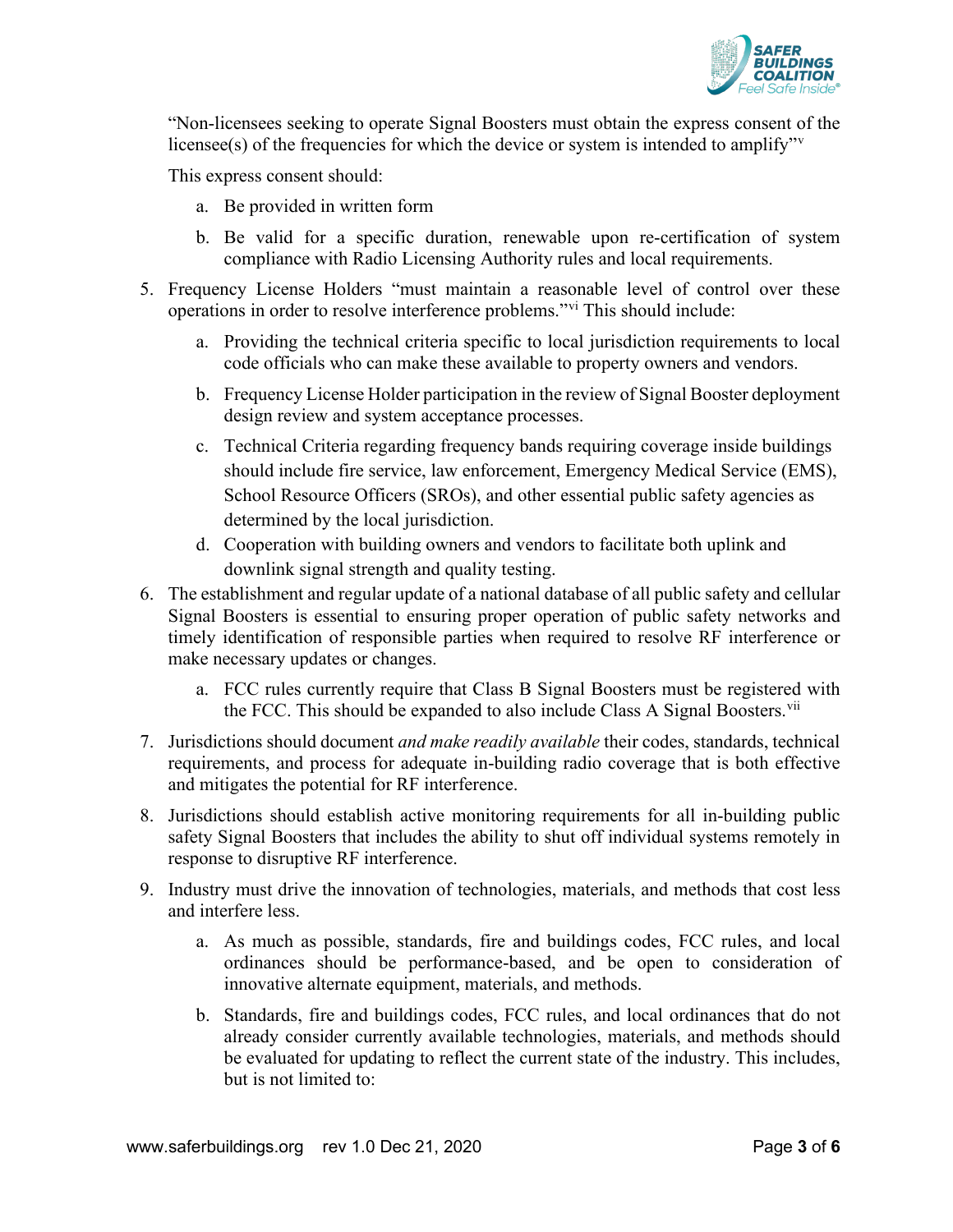

- 1) Fiber-based and digital-based Signal Booster topologies.
- 2) Newly developed fire-rated materials, cables, assemblies, and enclosures; flexible metal conduit; and other innovative pathway survivability technologies.
- 3) Active and passive technology innovations that might safely and effectively combine multiple frequency bands within FCC rules.
- c. Standards, fire and buildings codes, FCC rules, and local ordinances should carefully consider the cost-benefit of any new or existing requirements. Costly requirements that do not provide a commensurate improvement in system reliability should be avoided.
- 10. Industry competency is essential. Jurisdictions should adopt and require an accredited, nationally recognized credentialing program for Signal Booster system designers and technicians.<sup>[viii](#page-5-7)</sup>
- 11. Fixed Signal Boosters are vastly superior to mobile Signal Boosters in their ability to guarantee reliable public safety coverage inside buildings.

Mobile or vehicle-mounted signal boosters cannot be relied upon to provide acceptable floor area coverage or quality as required by model fire code. They cannot be relied upon to be on scene when needed, and may not provide coverage for the bands utilized by all public safety agencies in a jurisdiction.

Mobile or vehicle-mounted Signal Boosters should only be used as a backup to fixed Signal Booster deployments. Further, by FCC rules Class B Signal Boosters may only be installed as f[ix](#page-5-8)ed systems.  $\frac{ix}{ }$ 

12. Jurisdictions should avoid setting *arbitrary* lower limits on building sizes, on new buildings vs. existing buildings, or on specific building types when deciding which buildings shall require adequate public safety wireless coverage.

For example, setting a lower limit at 50,000 sq ft would eliminate 94% of all US commercial buildings from consideration for signal coverage requirements.<sup>[x](#page-5-9)</sup>

Decisions on whether or not to exclude buildings by size, new vs. existing, or building types should carefully weigh cost vs. risk.

- 13. Jurisdictions should not prohibit the shared infrastructure supporting public safety and commercial cellular technologies as long as the design complies with all FCC rules and performs as designed.
- 14. Jurisdictions should not prohibit system designs that provide coverage for multiple buildings from a main or common building. Requiring individual Signal Boosters for each building in a close geographic cluster could actually increase noise and interference.

Jurisdictions should work with system designers to determine a reasonable balance between controlling noise and interference while maintaining system reliability.

15. Where FirstNet or other commercial cellular service is utilized for public safety, jurisdictions should work with these commercial wireless carriers to apply these principles to the relevant cellular band(s).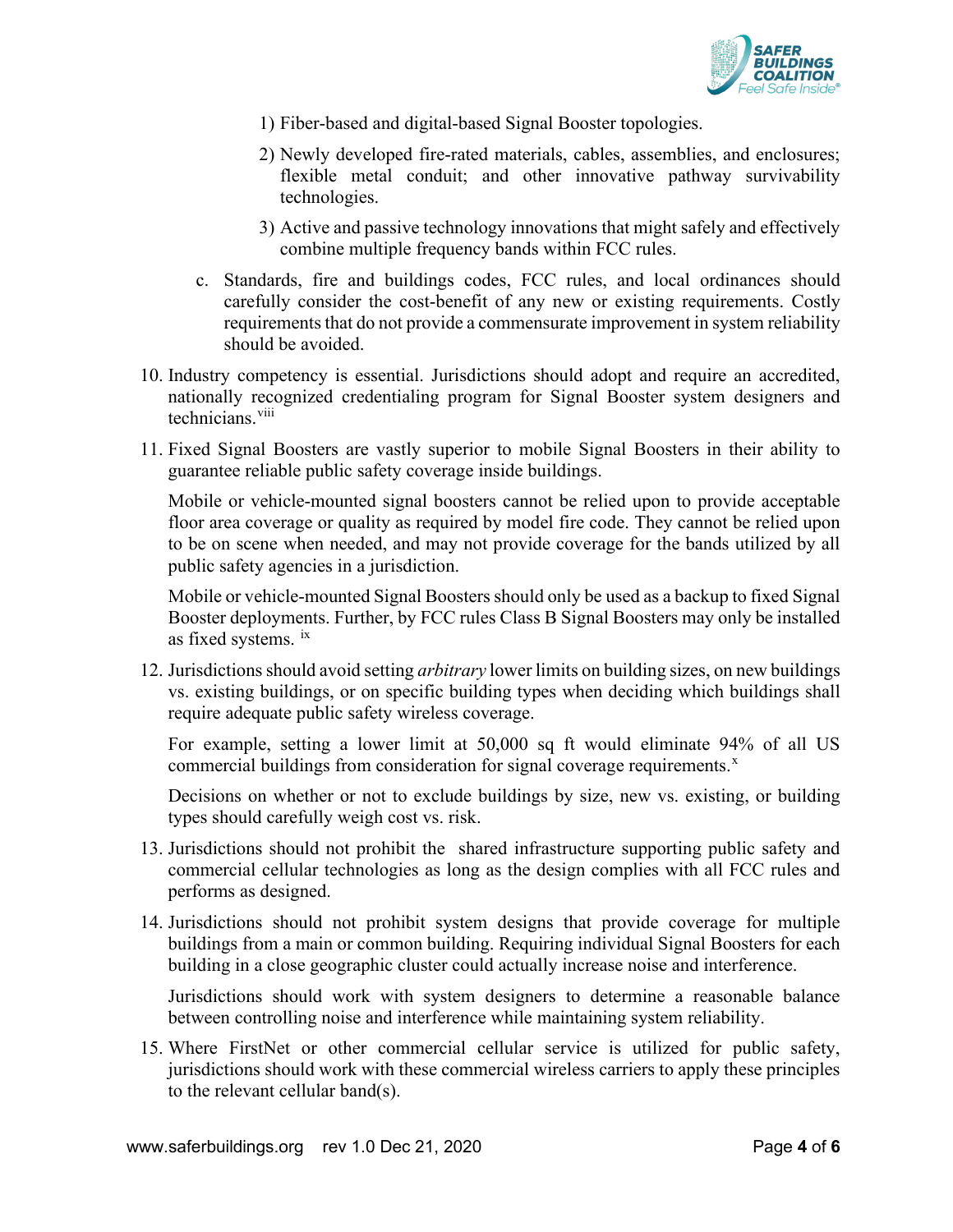

16. Where FirstNet or other commercial cellular service is utilized for public safety and required by jurisdictions to be included on in-building systems, guidelines should provide for multi-carrier capability, since many jurisdictions and building occupants utilize more than one wireless carrier.

A key objective of multi-carrier support is enabling interoperability between agencies who may rely of different wireless carriers. Such multi-carrier designs include the additional benefit of ensuring the ability of building occupants to call for help or dial 9-1-1.

- 17. FirstNet and other commercial wireless carriers should publish and make available to building owners their technical criteria and process for connecting in-building wireless infrastructure to carrier networks.
- 18. All new and existing in-building wireless deployments should be checked and tested for the existence of other in-building wireless infrastructure in the same or nearby buildings to identify possible sources of interference or other technical conflicts.

#### **Call to Action:**

The Safer Buildings Coalition is calling for the immediate convening of a task force to address increasing public safety radio interference caused by improperly deployed Signal Boosters.

If you would like to register your interest in participating in this process and task force, please visit [saferbuildings.org/no-noise](http://www.saferbuildings.org/no-noise) for more information.

#### **About the Safer Buildings Coalition**

The Safer Buildings Coalition is a  $501(c)4$  not for profit focused on in-building technologies that seeks the following outcomes:

Three Pillars Of In-Building Public Safety Communications:

- Mobile 911 Calls Must Get Out with Location Accuracy
- Mobile Mass Notifications Must Get In
- First Responder Communications Must Work

Visit us at [www.saferbuildings.org](http://www.saferbuildings.org/)

PRESS CONTACT: Mikkel Schultz, (215) 429-0966, mikkel.schultz@saferbuildings.org